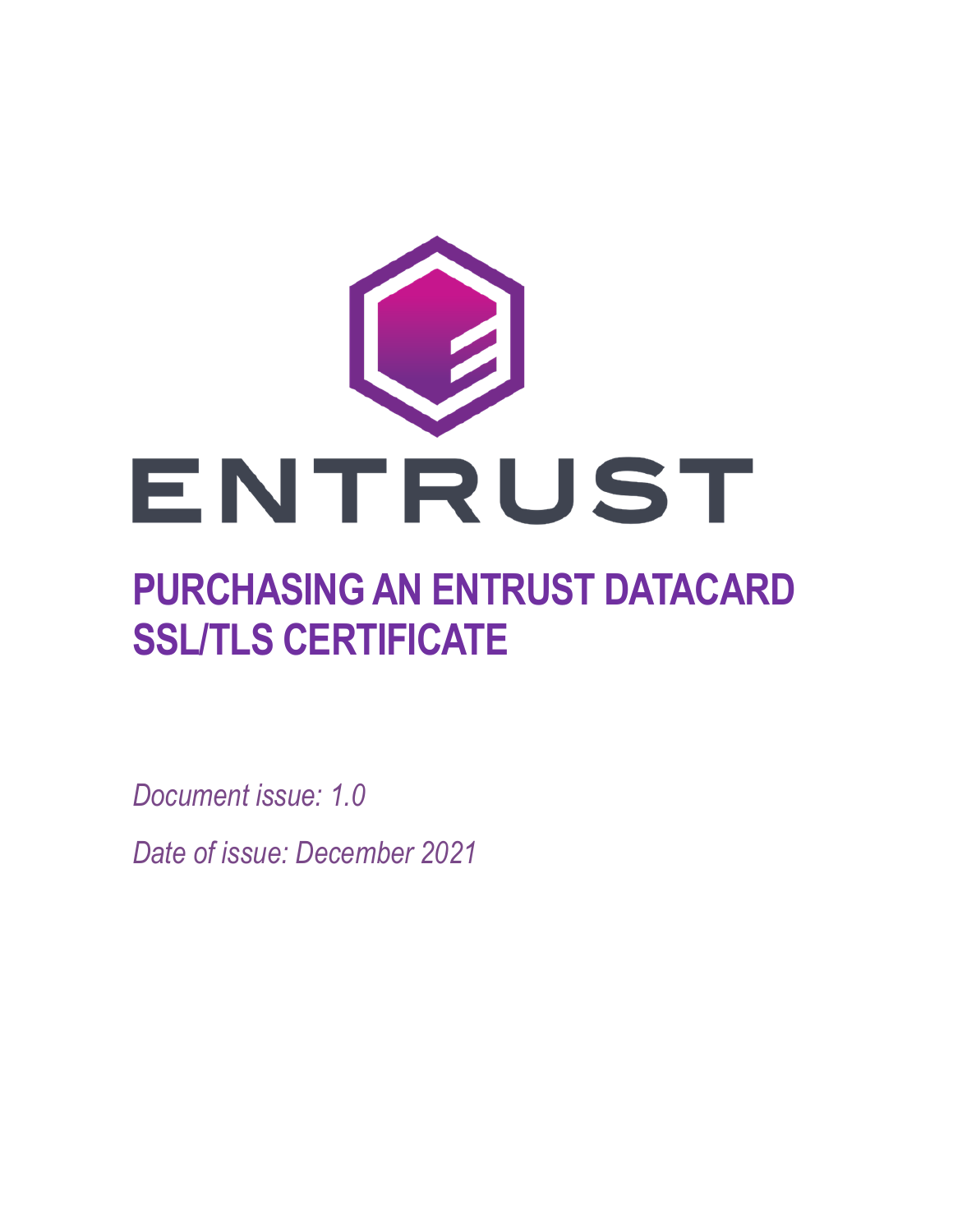Entrust and the Hexagon Logo are trademarks, registered trademarks and/or services marks of Entrust Corporation in the U.S. and/or other countries. All other brand or product names are the property of their respective owners. Because we are continuously improving our products and services, Entrust Corporation reserves the right to change specifications without prior notice. Entrust is an equal opportunity employer..

© 2018-2021Entrust Inc. All rights reserved.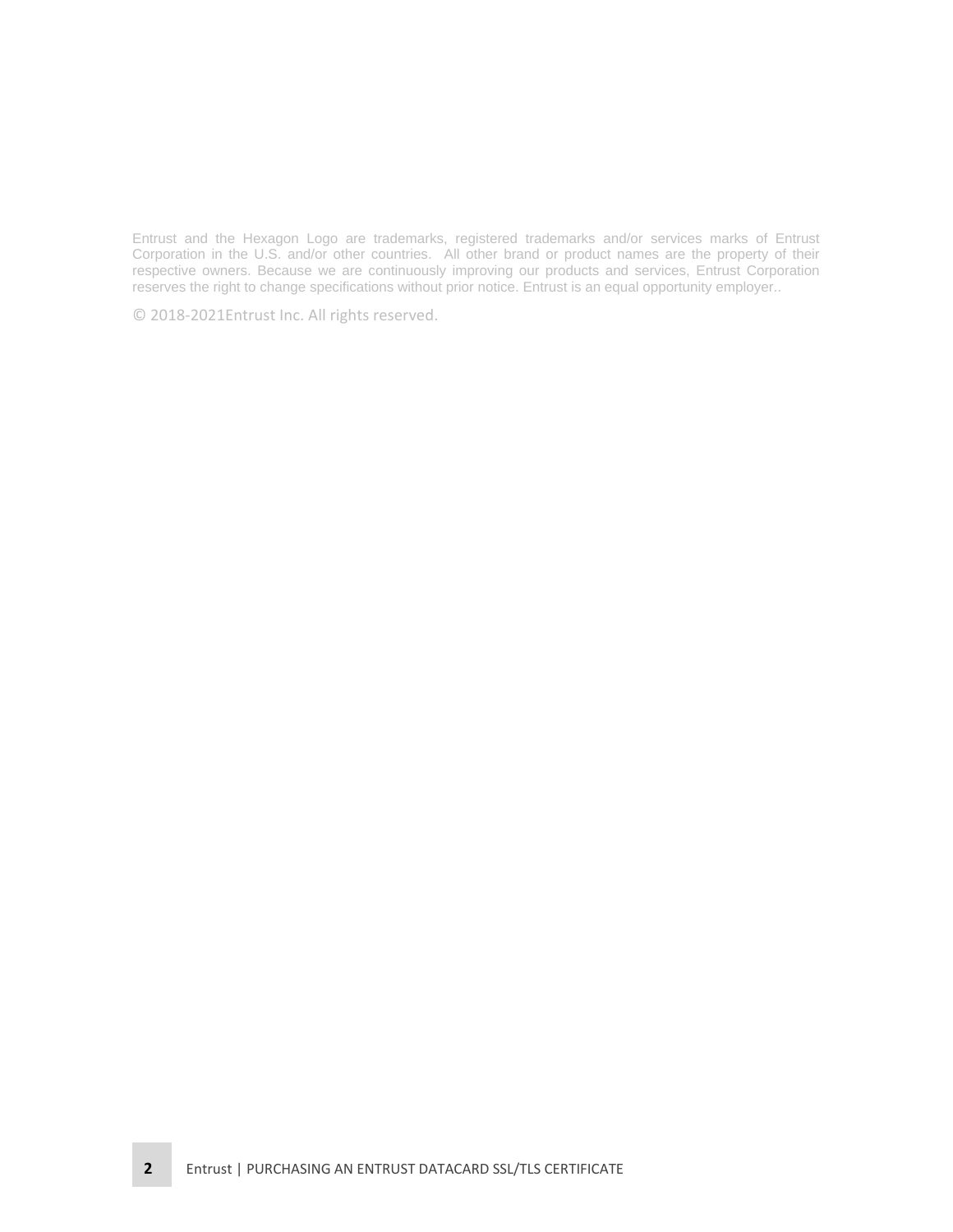## <span id="page-2-0"></span>**Table of contents**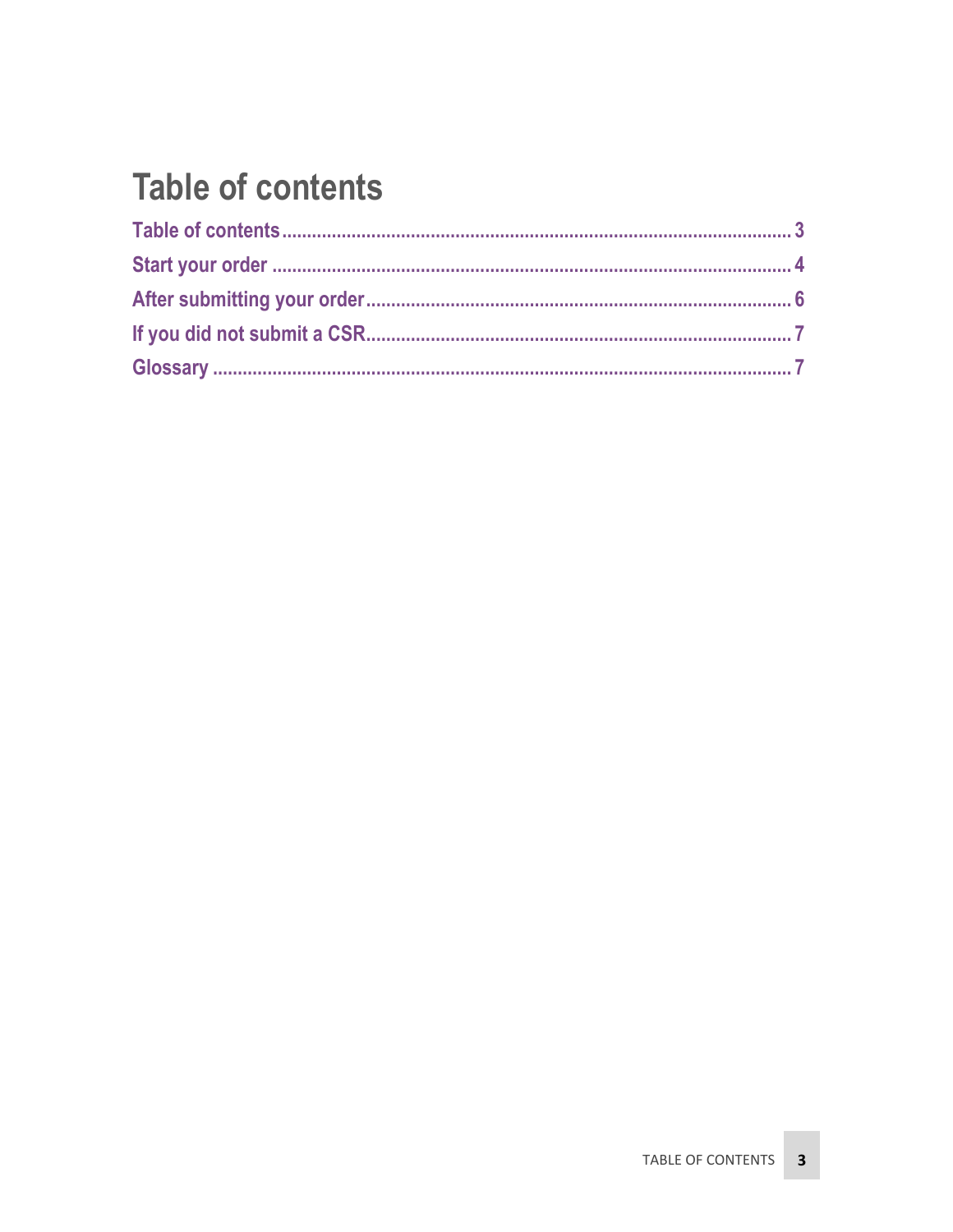#### <span id="page-3-0"></span>**Start your order**

(Terms in *italics* are defined in the glossary.)

- 1. Go to<https://buy.entrust.net/index.html#/quoteOrder> .
- 2. Under **Product Selection**, select the certificate type you want. [Go here](https://www.entrust.com/ssl-certificates/) for descriptions.
- 3. Under **Domains**, do one of the following:

| If you                                                     | Do this                                                                                                                                                                                                                                                                                                                                                                                                                                                                                                                                                                                                                                                                                                              |
|------------------------------------------------------------|----------------------------------------------------------------------------------------------------------------------------------------------------------------------------------------------------------------------------------------------------------------------------------------------------------------------------------------------------------------------------------------------------------------------------------------------------------------------------------------------------------------------------------------------------------------------------------------------------------------------------------------------------------------------------------------------------------------------|
| Don't have a<br>Certificate<br>Signing<br>Request<br>(CSR) | Enter your <b>domains</b> and click Add. Follow these guidelines:<br>For the first domain, enter your main domain, (for example,<br>$\bullet$<br>example.com).<br>In most cases, there is no need to add the www portion to the domain.<br>$\bullet$<br>For example, if you enter example.com, Entrust automatically adds<br>www.example.com as an additional domain at no extra cost. Similarly, if<br>you enter www.example.com, you automatically get example.com.<br>(Optional.) If the certificate allows more than one domain, add more<br>$\bullet$                                                                                                                                                           |
|                                                            | domains. Domains are added to the certificate as <b>SANs</b> (added to the<br>subject alternative name extension of the certificate). For example, if<br>the main domain is example.com, you may also need example.net,<br>my.example.com or unrelated domains such as company.com.<br>If the certificate supports multiple domains, click Add Multiple Domains<br>$\bullet$<br>to enter or copy and paste a comma-separated list of domains and click<br>Save.<br>You'll need to provide the CSR after placing your order. Instructions<br>follow.<br>(Optional.) To avoid delays in the delivery of your certificate, make sure<br>$\bullet$<br>the domains here match exactly the domains in the forthcoming CSR. |
| Have a <b>CSR</b>                                          | Do one of the following:                                                                                                                                                                                                                                                                                                                                                                                                                                                                                                                                                                                                                                                                                             |
|                                                            | Click Add CSR (Optional) and paste the CSR into the input form. Click<br>Save. The CSR must include the Begin New Certificate Request and End<br>New Certificate Request lines and include all dashes.<br>0R                                                                                                                                                                                                                                                                                                                                                                                                                                                                                                         |
|                                                            | The <b>domains</b> listed in the CSR appear onscreen. If you added more domains to<br>the CSR than are allowed by the certificate type, you will be required to choose<br>domains to remove from the certificate later. If you see errors, or the Next<br>button is unavailable, click View CSR Details > Edit CSR > Need help with your<br>CSR?                                                                                                                                                                                                                                                                                                                                                                     |

4. After entering all of the domains for this certificate, click **Next**.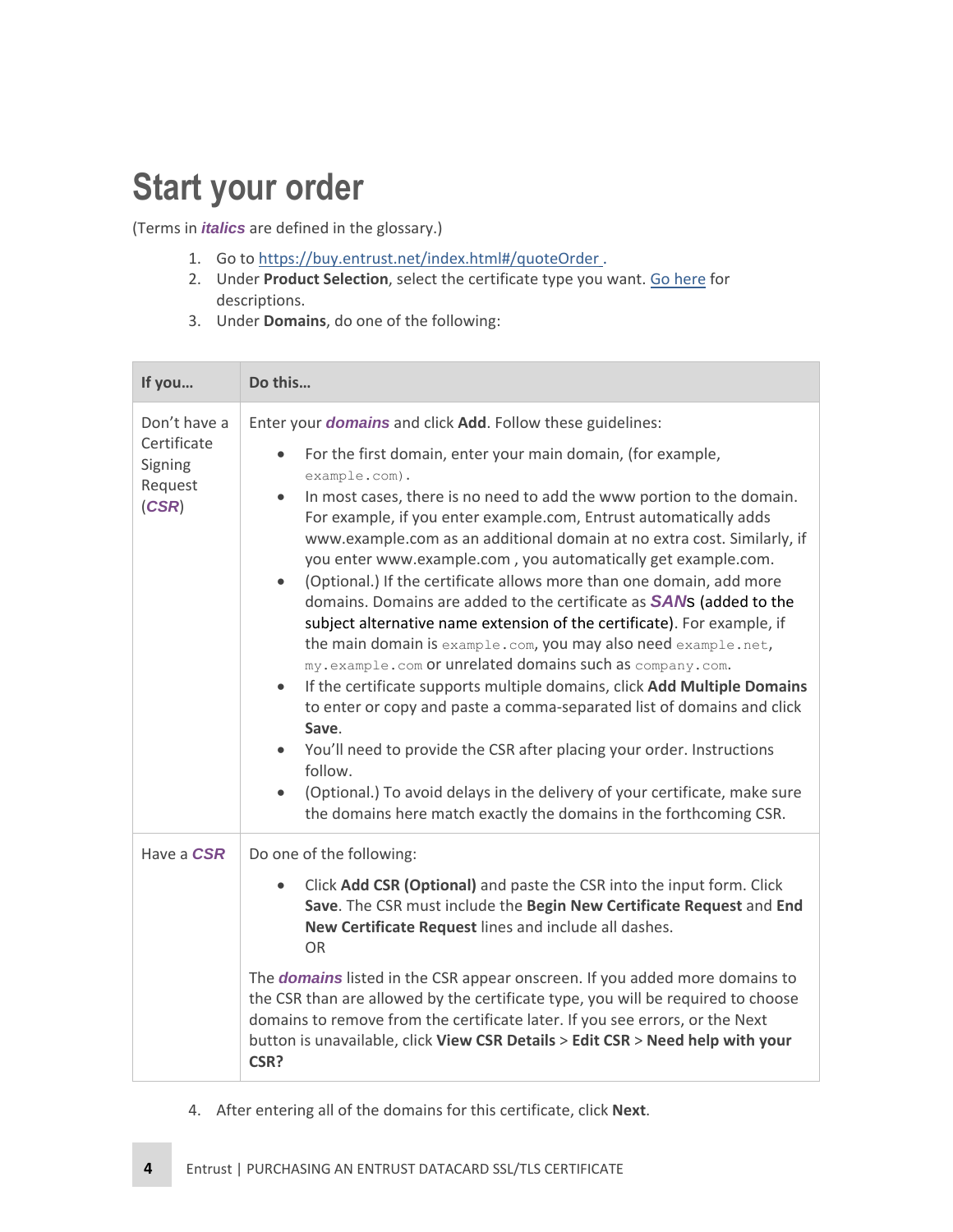5. On the **Contact Information** page, enter the *organization contact* and *technical contact* information. The organization contact and technical contact can be the same person.

**Note:** The organization contact's address must match that of the organizational entity for which the certificate is being issued.

- 6. If you selected a Multi-domain EV Certificate, enter the *higher authority* information. The Higher Authority is a person who has the authority to attest that the organizational contact and technical contact are authorized to order the certificate on behalf of your organization.
- 7. After all contacts have been added, click **Next**. If the **Next** button is not available, it is because a required field is empty. Review all contacts to ensure there is no missing information.
- 8. In the **Domain Validation** section, select the validation method that suites your company's needs. Select the method to see an explanation of the method in the interface. If you select **Contact me (Manual)**, authentication can take several days.
- 9. In the **Website Security, by SiteLock** section, select a domain for *SiteLock* to scan. If you do not need additional malware scanning, select **Decline Malware Scanning**.

| If you                                                        | Then                                                                                                                                                                                                                                          |
|---------------------------------------------------------------|-----------------------------------------------------------------------------------------------------------------------------------------------------------------------------------------------------------------------------------------------|
| Enter the mobile phone<br>number of the technical<br>contact. | When the technical contact tries to access <i>Entrust Certificate</i><br><b>Services</b> , they'll be asked for a one-time password (OTP), which is<br>sent in a text message to this number.                                                 |
| Do not enter a mobile<br>phone number.                        | The technical contact will be asked to set up a grid or soft token,<br>which can later be used instead of a mobile phone to log in to<br>Entrust Certificate Services Lite. A grid or token involves more setup<br>steps than a mobile phone. |

10. Under **Next Steps**, do one of the following:

- 11. Click **Next**.
- 12. On the **Payment** page, enter billing information.
- 13. Select **I'm not a robot**.
- 14. Accept the subscription agreement.
- 15. Click **Buy Now**.
- 16. Review the **Thank you** message which contains your order number.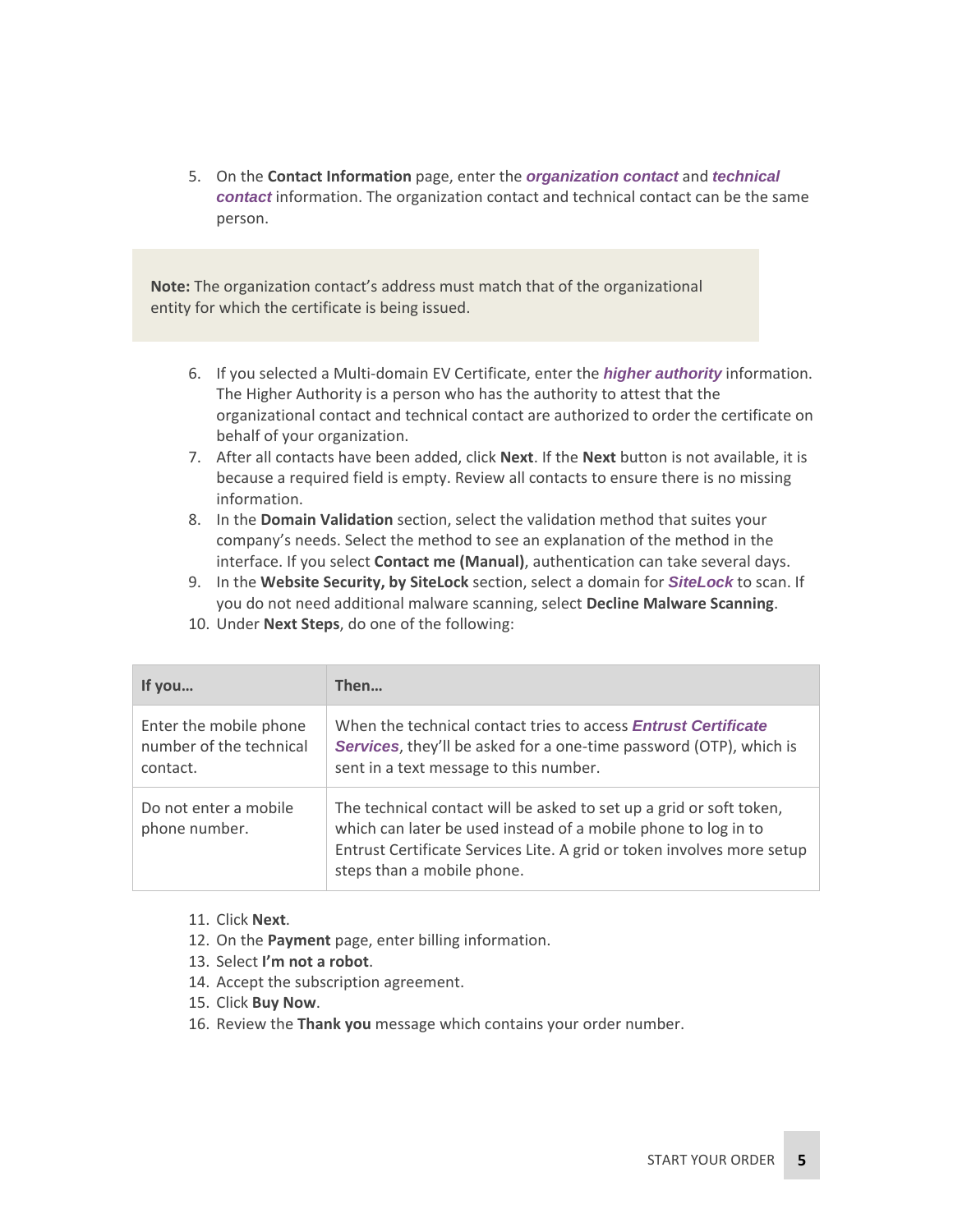#### <span id="page-5-0"></span>**After submitting your order**

- Entrust *validates* your order. If you selected manual validation, this may take several business days.
- The contacts receive several emails. Ensure they complete the tasks in each.